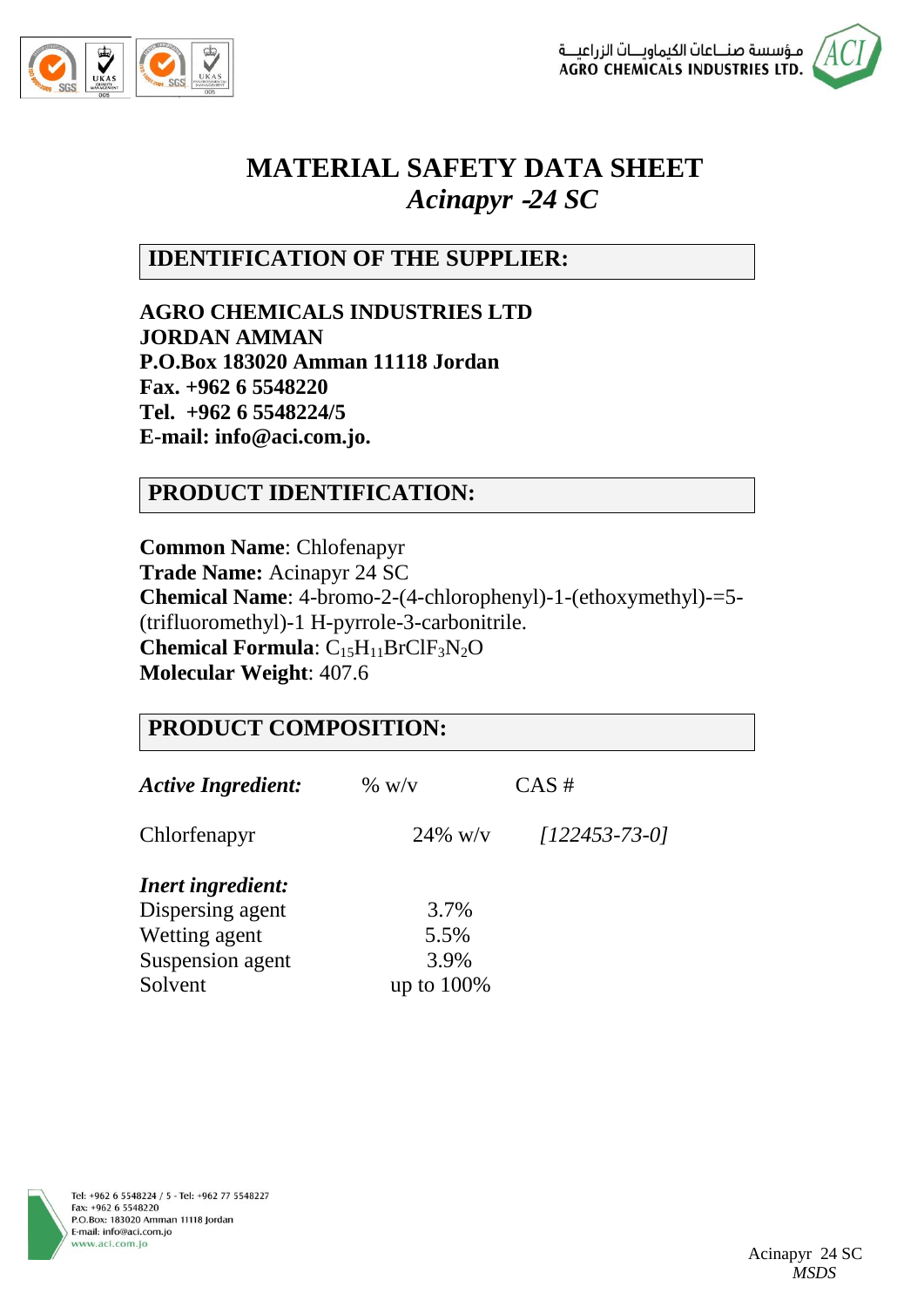



# **HAZARD IDENTIFICATION:**

#### **Likely routes of exposure:**

In case of inhalation, skin and eye contact, Chlorfenapyr may cause mild irritation, tearing, nausea, and headache, irritation to mucous membranes and respiratory tract and difficulty breathing.

**Skin:** Repeated or prolonged skin contact may lead to irritation.

**Eye:** A mild irritant.

**Inhalation:** May cause irritation of the mucous membranes, respiratory tract, headache and nausea.

**Swallowed:** Toxic if swallowed. It may cause headache, vomiting and nausea.

Other Health Hazard Information: Keep out of reach of children, animals and uninformed persons. Have the product container or label with you when calling a poison control centre or doctor.

# **FIRST-AID MEAUSRES:**

**If swallowed:** Call doctor immediately for treatment advice. Have person sip a glass of water if able to swallow. Do not induce vomiting unless told to by a doctor. Do not give anything to an unconscious person.

**If on skin or clothing:** Take off contaminated clothing. Rinse skin immediately with plenty of water for 15-20 minutes. Call a doctor for treatment advice.

**If inhaled:** Move person to fresh air. If person is not breathing, give artificial respiration, preferably mouth-to-mouth, if possible. Call a doctor for further treatment advice.

**If in eyes:** Immediately hold eyelids open and flush with a steady, gentle stream of water for 15- 20 minutes. Call a doctor for treatment advice.

**Note to physician:** Treat symptomatically. No specific antidote.

### **FIRE-FIGHTING MEASURES: -**

**Flash Point (test method):** N/D **Autoignition Temp:** N/D **Flammability Limits in Air (% by Vol.):** Lower: N/D Upper: N/D **NFPA 704 HAZARD CODES** Health: N/R Flammable: N/R Instability: N/R Other: N/R **NFPA 30 Storage Classifications:** N/R **Extinguishing Medium:** Use water fog, foam, CO<sub>2</sub>, or dry chemical extinguishing media. **Special Fire Fighting Procedures:** Firefighters should be equipped with self-contained breathing apparatus and turnout gear. Control run-off water- if water enters drainage system, notify authorities downstream.

**Unusual Fire Explosion Hazards:** None known.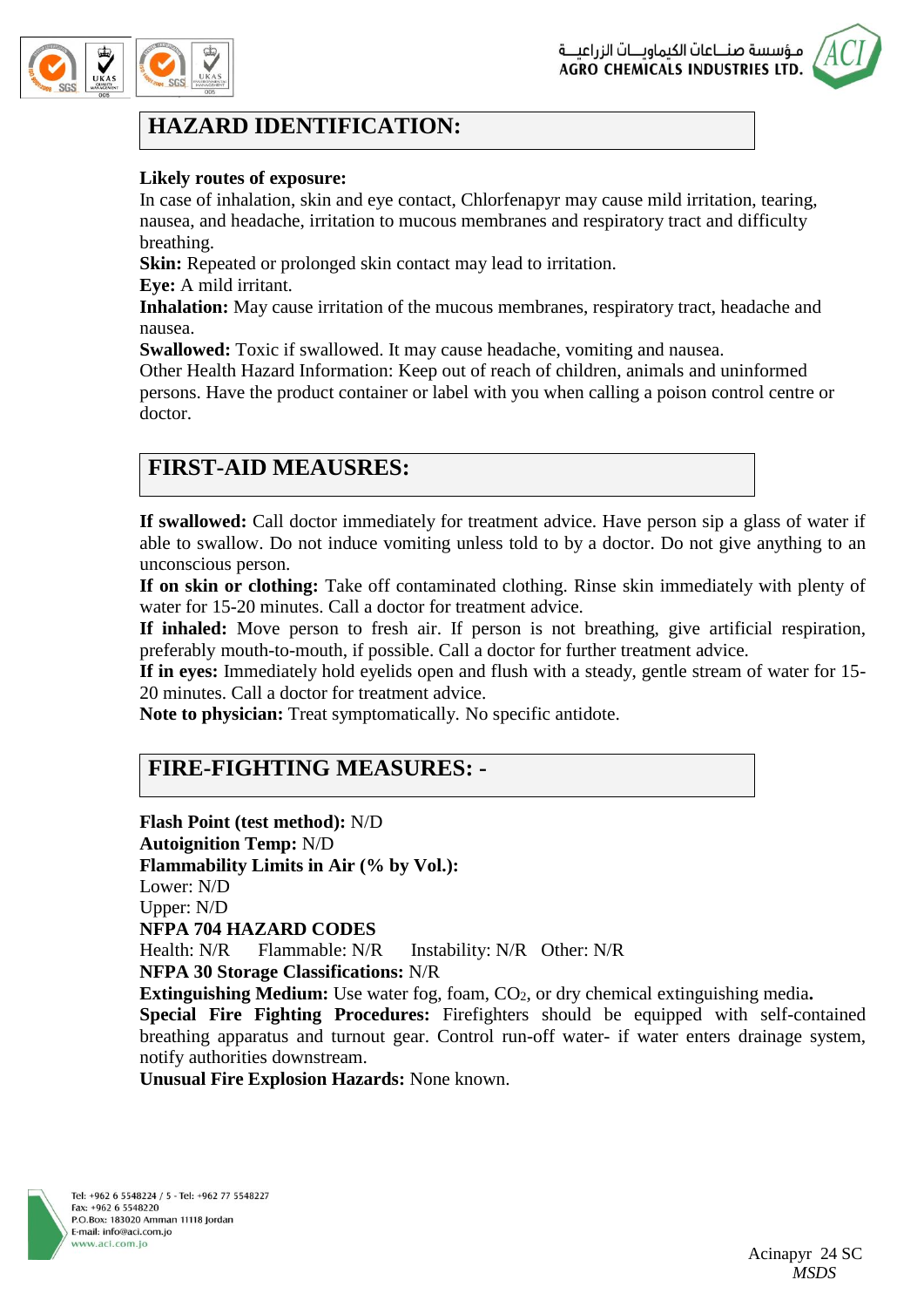



### **ACCIDENTAL RELEASE MEASURES:**

#### **Personal precautions:**

Avoid contact with skin and eyes. Do not breathe in spray or fumes. see personal protection section.

#### **Environmental precautions:**

Do not allow entering into drains or watercourses. Spillage or uncontrolled discharges into water courses (or public waters) to be reported immediately to the Police and to the Department of Water/Environmental Affairs. Considered as Marine Pollutant.

#### **Occupational spill:**

Do not touch-spilled material; stop leak if you can do it without risk. Keep out unprotected persons and animals.

**For spills:** Recover free liquid with explosion proof pumps, absorb residue with absorptive material such as damp earth or sand or other suitable non-combustible absorbent material. Place the material into a clean, dry container and cover for subsequent disposal. If fire potential exists, blanket spill with foam as a precaution. In situations where product comes in contact with water, contain contaminated water for later disposal. Prevent material from spreading by damming in with absorptive material. Do not flush spilled material into drains. Keep spectators away and upwind.

To decontaminate spill area, tools and equipment, wash with a suitable solution (i.e. organic solvent, detergent bleach or caustic). Add the solution to the drums already collected. Label drums with its content and dispose of it in accordance with local regulations.

Open burning or dumping of this material is prohibited.

# **HANDLING AND STORAGE:**

### **Handling:**

Harmful if inhaled or swallowed. Irritating to eyes and skin.

Avoid contact with eyes and skin, and inhalation of spray and vapour. Use with adequate ventilation. Wash hands before eating, drinking, chewing gum, smoking, or using the toilet. Operators should change and wash clothing daily. Remove clothing immediately if the pesticide gets inside. Then wash skin thoroughly using a non-abrasive soap and put on clean clothing. Do not apply directly to areas where surface water is present, or to intertidal areas below the mean high water mark. Water used to clean equipment must be disposed of correctly to avoid contamination.

#### **Storage:**

Keep under lock and key and out of reach of unauthorized persons, children and animals. Store in its original labeled container in isolated, dry, cool and well-ventilated area.

Chlorfenapyr becomes unstable on prolonged storage above 37 °C and is rapidly decomposed by u.v. Not to be stored close to foodstuffs, animal feeds and water supplies. Local regulations should be complied with.

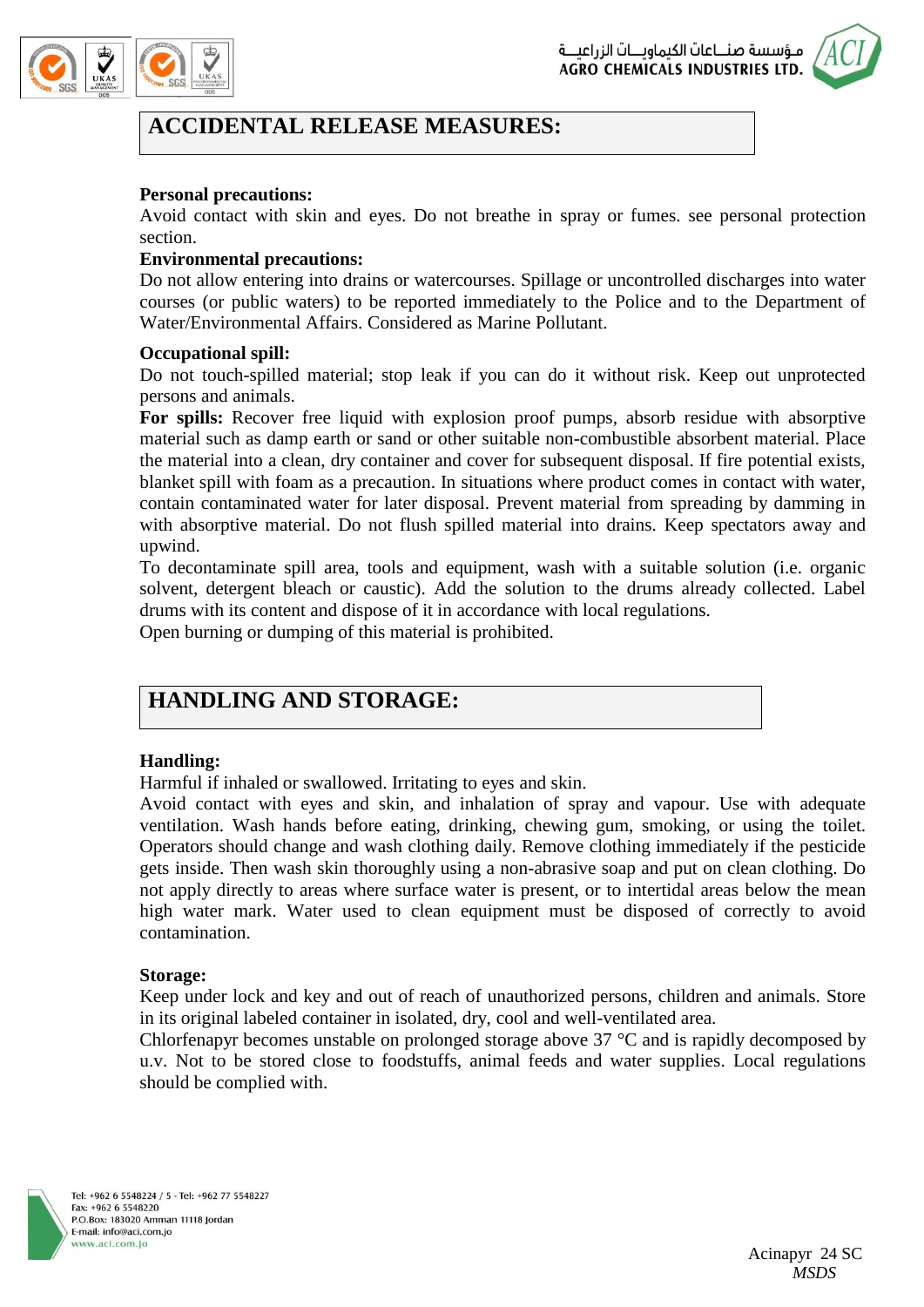



# **STABILITY AND REACTIVITY:**

**Stability**: Stable. Do not store below 32°F. Avoid heat and sunlight. **Conditions to Avoid**: Store in original container in cool, dry well ventilated place away from ignition sources, heat or flame. **Chemical Incompatibility**: Oxidizing agents. **Hazardous Decomposition Products**: Including oxides of carbon and nitrogen; HCI; HF; HBr.

**Hazardous Polymerization**: Does not occur. **Conditions to Avoid**: Does not polymerize. **Corrosive to Metal**: No **Oxidizer**: No

### **PHYSICAL AND CHEMICAL PROPERTIES:**

**Appearance:** Suspension concentrated liquid. **Color:** off-white liquid. **Odor:** characteristic odor **Flammability:** Non-flammable. **Flash point:** Not applicable. **Explosion properties:** Not explosive **Solubility:** Soluble in water **Density:** 1.18 g/ml **PH of a 1 % aqueous dilution:** 6.4

# **PERSONAL PROTECTION/SAFTETY:**

**Respiratory Protection:** Supplied air respirators should be worn if large quantities of mist are generated or prolonged exposure possible.

**Eye Protection**: Chemical goggles when respirator does not provide eye protection.

**Protective Clothing:** Gloves and protective clothing as necessary to prevent skin contact.

**Ventilation**: Whenever possible, engineering controls should be used to minimize the need for personal protective equipment.

# **TOXICOLOGICAL INFORMATION:**

### **Data for the formulated product:**

**Rat (male),** Oral LD50 (calculated) = 560 mg/kg **Rat (female),** Oral LD50 (calculated) = 567 mg/kg **Rabbit (combined),** Dermal LD50 > 2000 mg/kg **Rat (male), Inhalation** LC50 (4 hr)  $= 0.571$  mg/L **Rat (female), Inhalation** LC50 (4 hr)  $= 2.43$  mg/L **Rat (male), Inhalation** LC50 (1 hr - calculated)  $= 2.284$  mg/L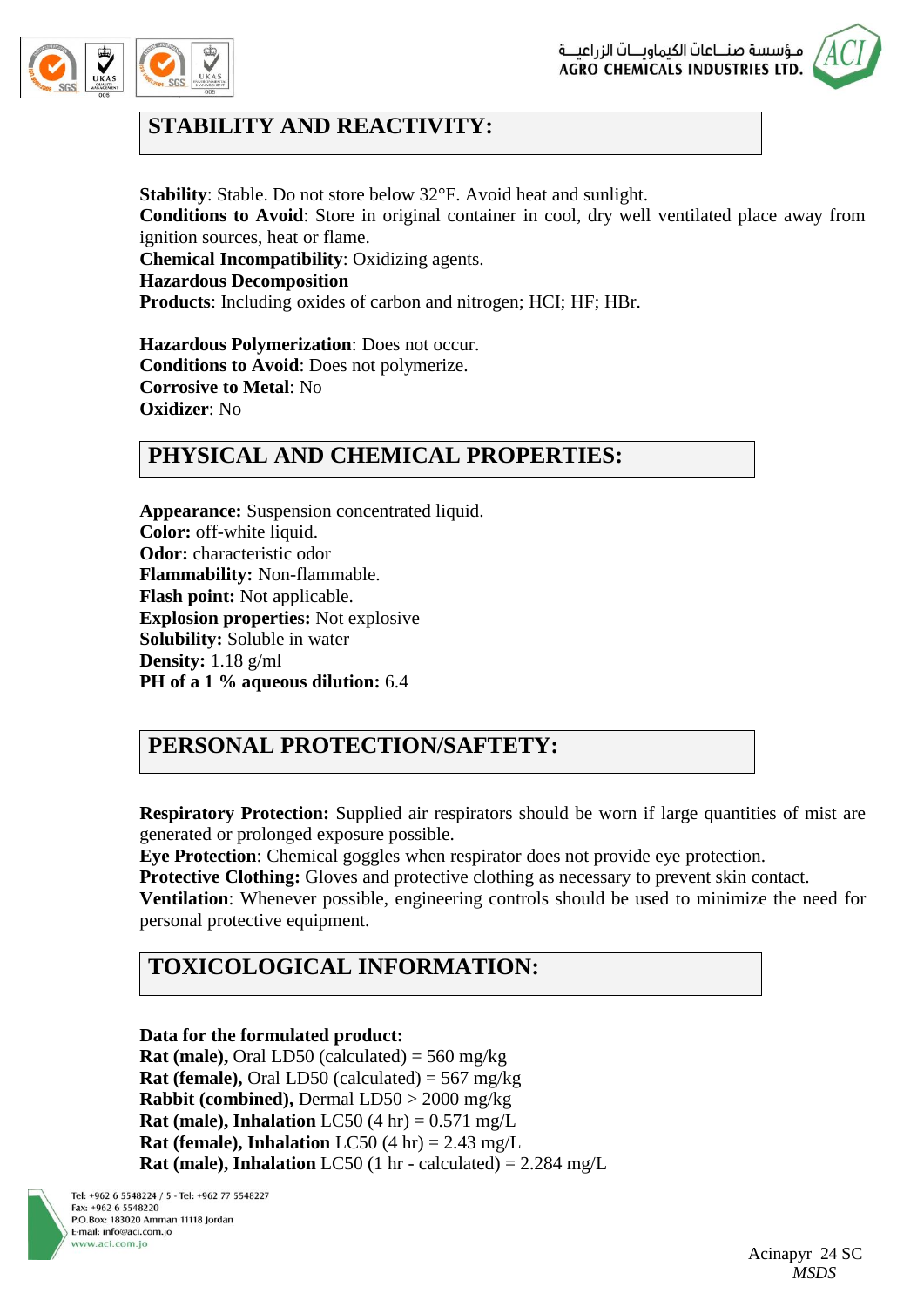



**Rat (female), Inhalation** LC50 (1 hr - calculated) =  $9.72 \text{ mg/L}$ **Rabbit, Eye Irritation** – Not-irritating **Rabbit, Skin Irritation** – Not-irritating **Guinea pig, Dermal Sensitizer** – Not a sensitizer **Note:** Inhalation data for mists were not used to classify this material for transportation because it is reasonably foreseeable that such concentrations (mists) would not be encountered by a human during transport.

**OSHA, NTP, or IARC Carcinogen**: Not listed.

# **ENVIRONMENTAL TOXICITY DATA:**

### **Mobility, Degradability & Accumulation:**

**Animals** In rats, >60 % of orally administered Chlorfenapyr was excreted primarily through faeces within 24 hours. The absorbed residues were metabolised via N-dealkylation, dehalogenation, hydroxylation and conjugation. Parent and less polar metabolites were found in egg, milk and tissues such as fat and liver. Metabolism in hens and goats is similar to that in rats, however in these species, 80 % of orally administered Chlorfenapyr was rapidly excreted. Unexcreted residues were present in kidney and liver. At the potential maximum dietary burden, all residues are <0.01 ppm. Chlorfenapyr is the only significant residue component.

**Plants** In cotton, citrus, tomato, lettuce and potato, Chlorfenapyr is dealkylkated to the insecticidal active component (AC 303268) or debrominated to less toxic metabolites. Chlorfenapyr does not translocate out of treated plant parts. Parent compound is the prominent residue.

**Soil/Environment In soil,** Chlorfenapyr is the major residue. Debromination to a less toxic metabolite is the primary route; dealkylation is not a primary route of degradation in soil. Koc >10 000 ml/g, indicating Chlorfenapyr is likely to be strongly bound in soils. In water DT50 (direct photo degradation) 4.8-7.5 d; stable to hydrolysis at pH 4, 7 and 9.

#### **ECOTOXICOLOGY:**

#### **Birds:**

Chlorfenapyr Technical:

Acute oral LD50 for mallard ducks 10, bobwhite quail 34 mg/kg. LC50 (8 d) for mallard ducks 9.4, bobwhite quail 132 ppm.

#### **Fish:**

Chlorfenapyr Technical: Very toxic to aquatic organisms. LC50 (48 h) for carp 500 μg/l. LC50 (96 h) for rainbow trout 7.44, bluegill sunfish 11.6 μg/l.

#### **Bees:**

Chlorfenapyr Technical: LD50 0.2 μg/bee.

#### **Earthworm:**

NOEC (14 d) for Eisenia foetida 8.4 mg/kg.

**Daphnia:** LC50 (96 h) 6.11 μg/l.

**Algae:** EC50 for Selenastrum capricornutum 132 ppb.

Tel: +962 6 5548224 / 5 - Tel: +962 77 5548227 Fax: +962 6 5548220 P.O.Box: 183020 Amman 11118 Jordan E-mail: info@aci.com.jo www.aci.com.io